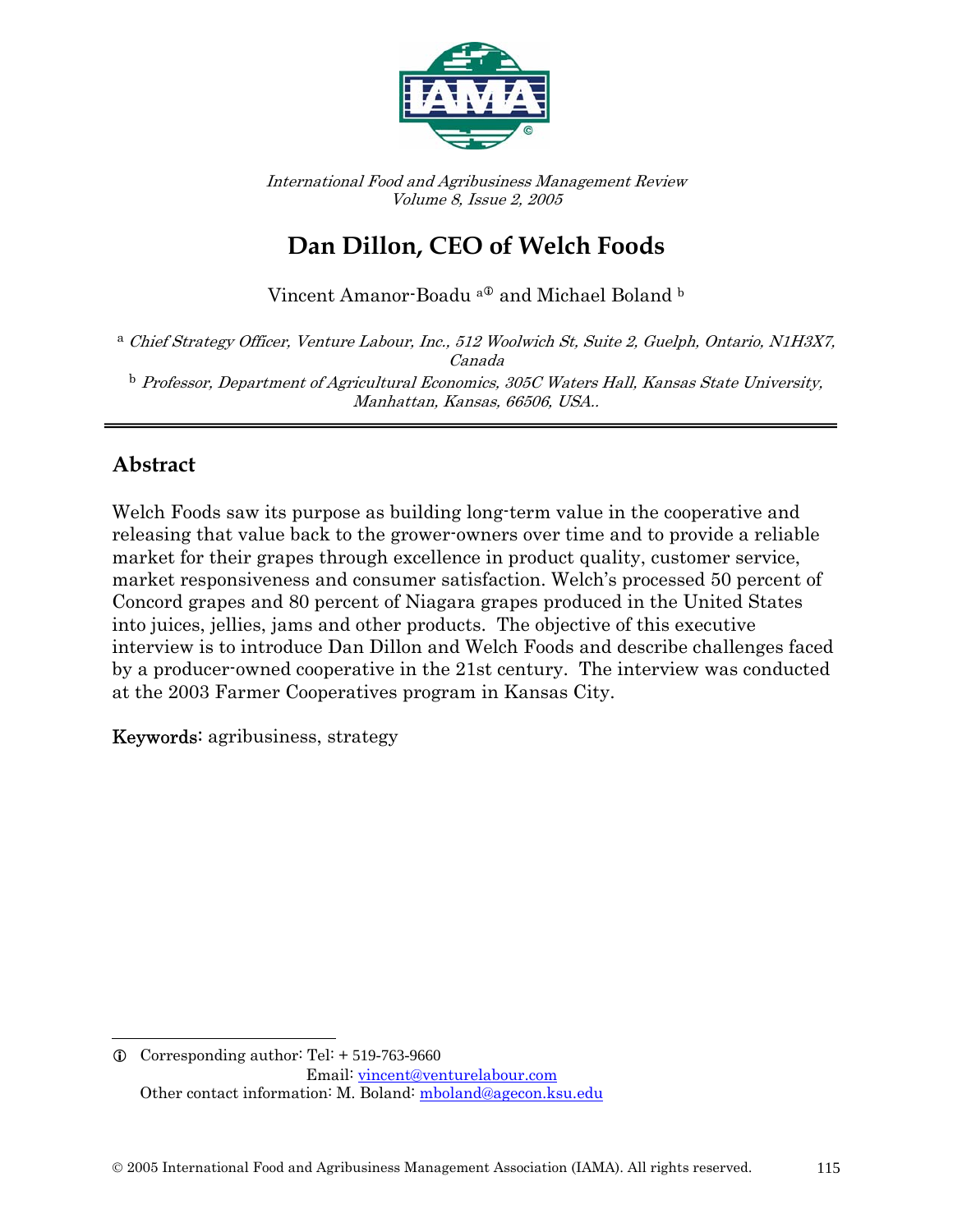## **Executive Overview**

#### Dan Dillon, President and CEO of Welch Foods, on Leading a Branded Packaged Goods Company

Welch Foods saw its purpose as building long-term value in the cooperative and releasing that value back to the grower-owners over time and to provide a reliable market for their grapes through excellence in product quality, customer service, market responsiveness and consumer satisfaction. Welch's processed 50 percent of Concord grapes and 80 percent of Niagara grapes produced in the United States into juices, jellies, jams and other products.

Welch Foods (www.welchs.com) is a national farmer-owned food cooperative, with sales in all 50 states and more than 40 countries. Welch's, which had sales in 2003 of \$579 million, is the world's leading marketer of Concord and Niagara grape-based products, including grape juice and jelly. The company produces a variety of other fruit-based products, including 100% juices, juice cocktails and drinks in the following forms: bottled, refrigerated, single-serve, and frozen and shelf-stable concentrates. In addition, Welch's produces a number of fruit spread products under both the Welch's and BAMA brand names.

Dan joined Welch's in 1981 as vice president of marketing, became senior vice president in 1991, chief operating officer in 1994, and chief executive officer in 1995. During his 23 years with Welch's, Dan has been responsible for establishing the company's new products program, key to Welch's business turnaround, growing the company from a declining \$200 million in 1981 to \$600 million in fiscal year 2003. He re-energized the Welch's brand by broadening the product line, increasing advertising support, and successfully penetrating new channels of distribution. In the early 1990's, Dan led Welch's acquisition efforts, overseeing several acquisitions, including Cascadian Farm, a leading organic food company – later sold to General Mills, and Welch's acquisition of BAMA Foods in 1994. BAMA is a leading marketer of jams and jellies in the Southeast.

Prior to Welch's, Dan was director of marketing and sales at Anderson Clayton Foods (1978-1981); and for eleven years, he held increasingly responsible sales positions (1967-1972) and marketing positions (1972-1978) at General Mills. He was product manager of such businesses as Wheaties and Hamburger Helper. For two years, he was marketing manager in the new business development division of General Mills, working on acquisitions and strategic alliances such as General Mills' alliance with the French Dairy Cooperative Sodima for the marketing of Yoplait Yogurt in the U.S.

Dan is a graduate of Florida State University  $-$  B.S. in 1965 and MBA in 1967. He currently serves on several Boards of Directors including: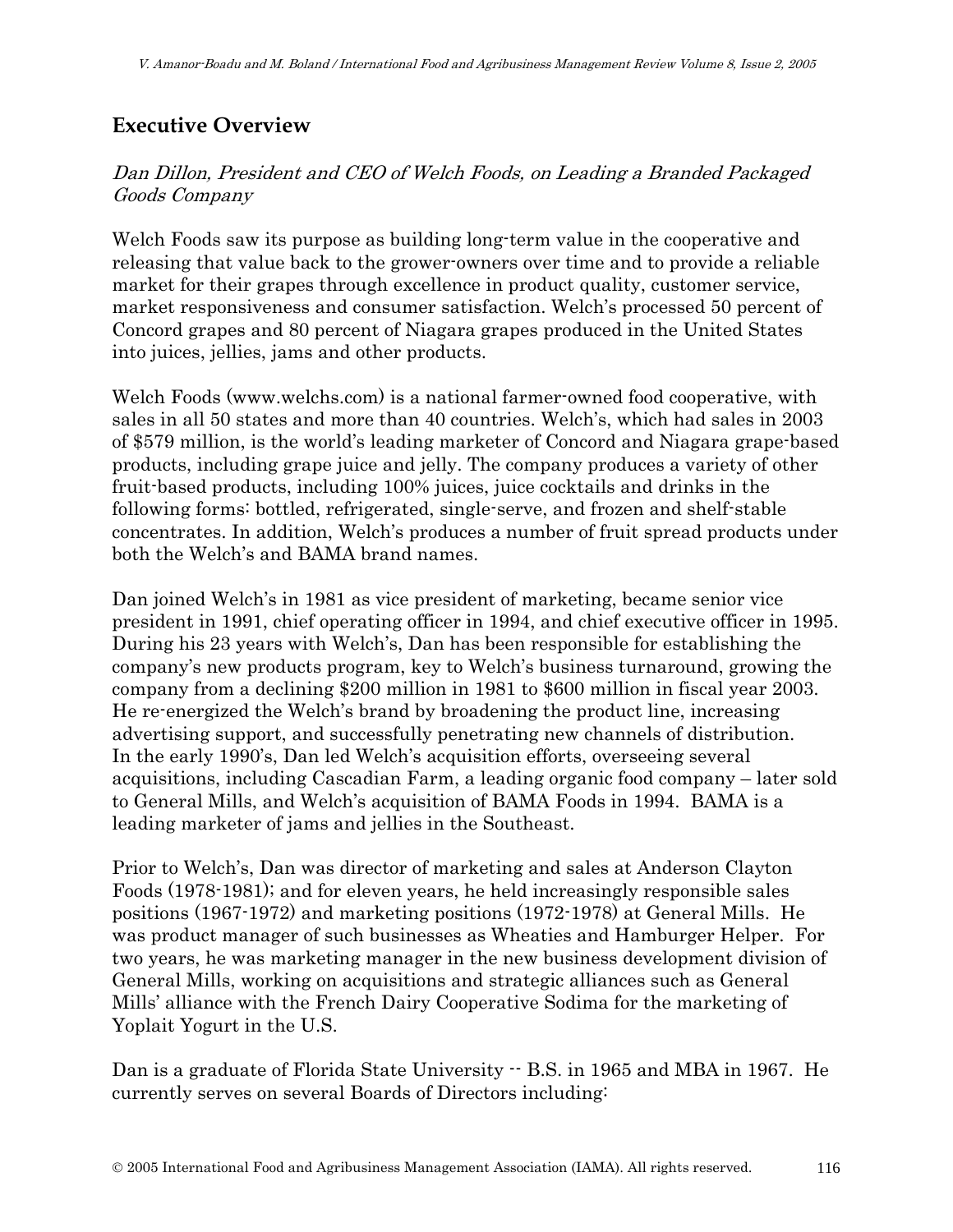| Philanthropic: | The Genesis Fund (for specialized care and treatment of<br>children born with birth defects, mental retardation and<br>genetic abnormalities) |
|----------------|-----------------------------------------------------------------------------------------------------------------------------------------------|
| Professional:  | Grocery Manufacturers of America<br>National Food Processors Association<br>The Advertising Council, Inc.                                     |
| For Profit:    | Welch Foods, Inc.<br>Welch's Japan<br>L. Knife & Son<br>Michael Foods, Inc. $(1998 - 2003)$                                                   |

Dan and Sherry, his wife of 40 years, live in Carlisle, Massachusetts. They have three grown children and are the proud grandparents of four grandchildren. Dan is an avid skier, golfer, fly fisherman and mountain biker.

Dan Dillon, president and chief executive officer of Welch Foods described the challenges and rewards of operating a cooperatively-organized branded packaged goods company in an interview which was done October 30, 2003 as part of the Farmer Cooperatives conference in Kansas City. A case study and teaching note on Welch Foods and the grape-based foods industry is available from the contact author upon request.

### **Executive Interview**

What is your vision for World Foods and could you please describe the process you used in developing that vision?

We spent some time with senior management in the beginning trying to establish two things, vision and mission. Our vision flows from our mission. We believe that the most important thing in their mind as farmers is to have a secure market for the crop they grow. That's the number one element of our mission. The second element of our mission is to improve the earnings on the crop that we receive from them. We have, since the beginning, always taken all of their quality grapes and we have tried over time to improve the quality of the grapes that we take. The third element of the mission is to grow the demand for the Concord and Niagara grapes that we use from our members. We think that we have done a great job in executing that mission leading us to a vision of what we think Welch's can be.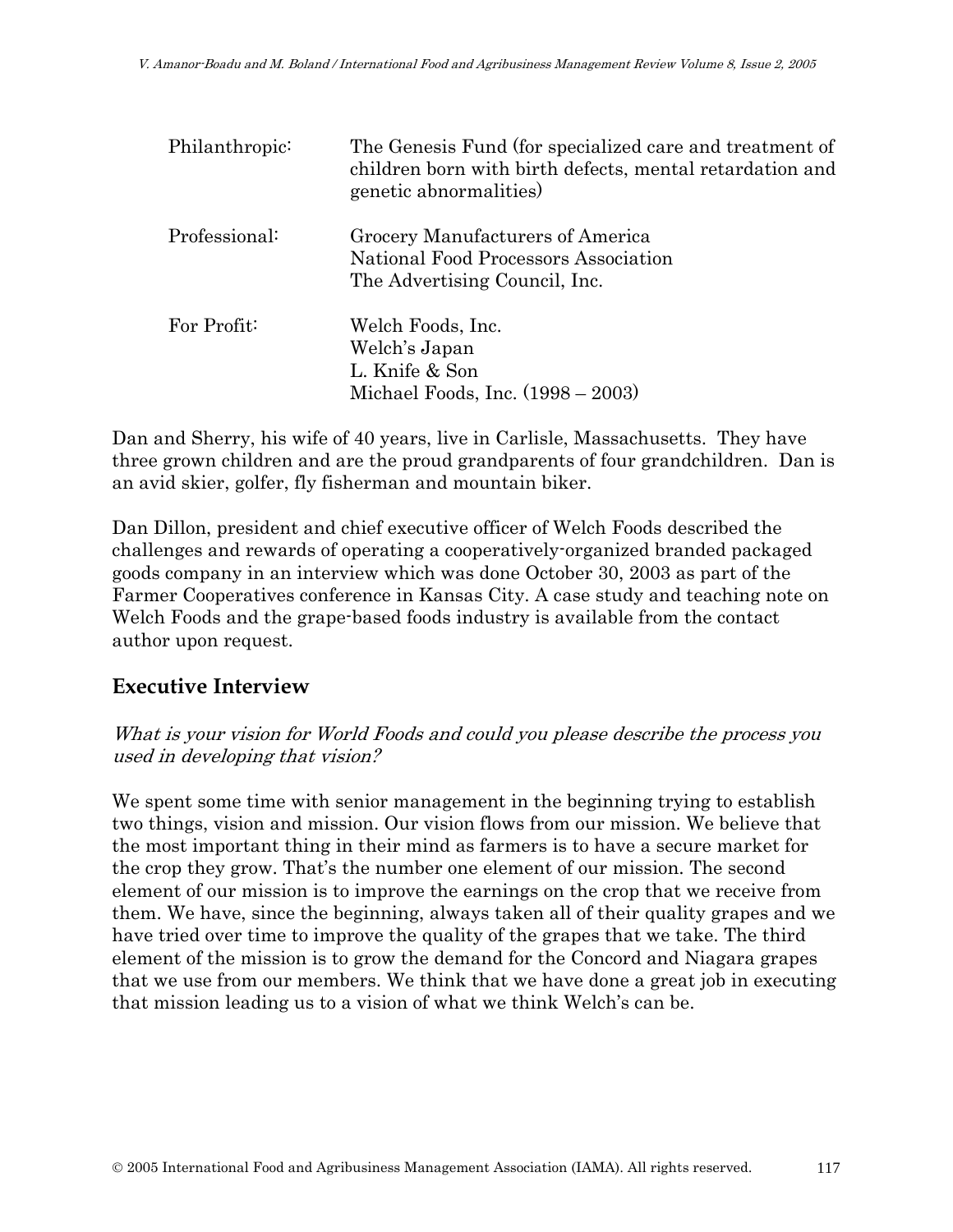#### Could you talk a little bit about how the vision and the performance resulting from the vision influenced your leadership at Welch Food?

We consider the most important thing that we have is the Welch's brand name. And that brand name has been developed over 136 years now, as standing for the best quality juices and primarily grape based, but juices and grape based products. We want our brand to stand for excellence in fruit based. Once we have established that the key to our success is in branding then we want everything that we do to support that. We want our advertising, we want our packaging, we want the new products that we introduce, we want the manufacturing, the quality of the packaging of the materials we use to all support our ethos, our reputation as excellence in fruit based products

#### Your governing system is unique in the cooperative world. Could you please describe that and give us a little bit of history about how Welch came to develop that kind of governing system?

We have a unique board with a two-board governance structure. The first board is the board for the National Grape Cooperative which is a typical cooperative board of directors elected by the membership. It is one member, one vote in the geographic areas where the producers grow the grapes and we have a thirteen-member board. The second board which governs Welch Foods is a board of directors that would mirror the board of directors for any publicly traded package goods company. We have four growers from the National Grape Cooperative board that are elected to be on the Welch Foods board. We have two members of management. Currently we have the CEO (myself) and the CFO. We have four outside directors which are experts in management of package goods companies. These outside directors, all of whom have MBAs from leading business schools, include the CEO of Gorton's Seafood, the CFO of Bose Corporation, an individual with years of experience in marketing and communications, and an individual with a great deal of experience as a director.

These individuals have got the background experience to provide the strategic guidance to the package goods company. That's the uniqueness. The other part that's unique about it is the balance of governance. Our board is structured so that we have four growers, four outside directors, and two members of management, which provides the balance from the board that allows no constituency for the success of the package goods company to out weigh the rest. And it provides a necessity for everyone to cooperate. I'm very impressed with the caliber and quality of the board that we have. And I think the proof is in the performance.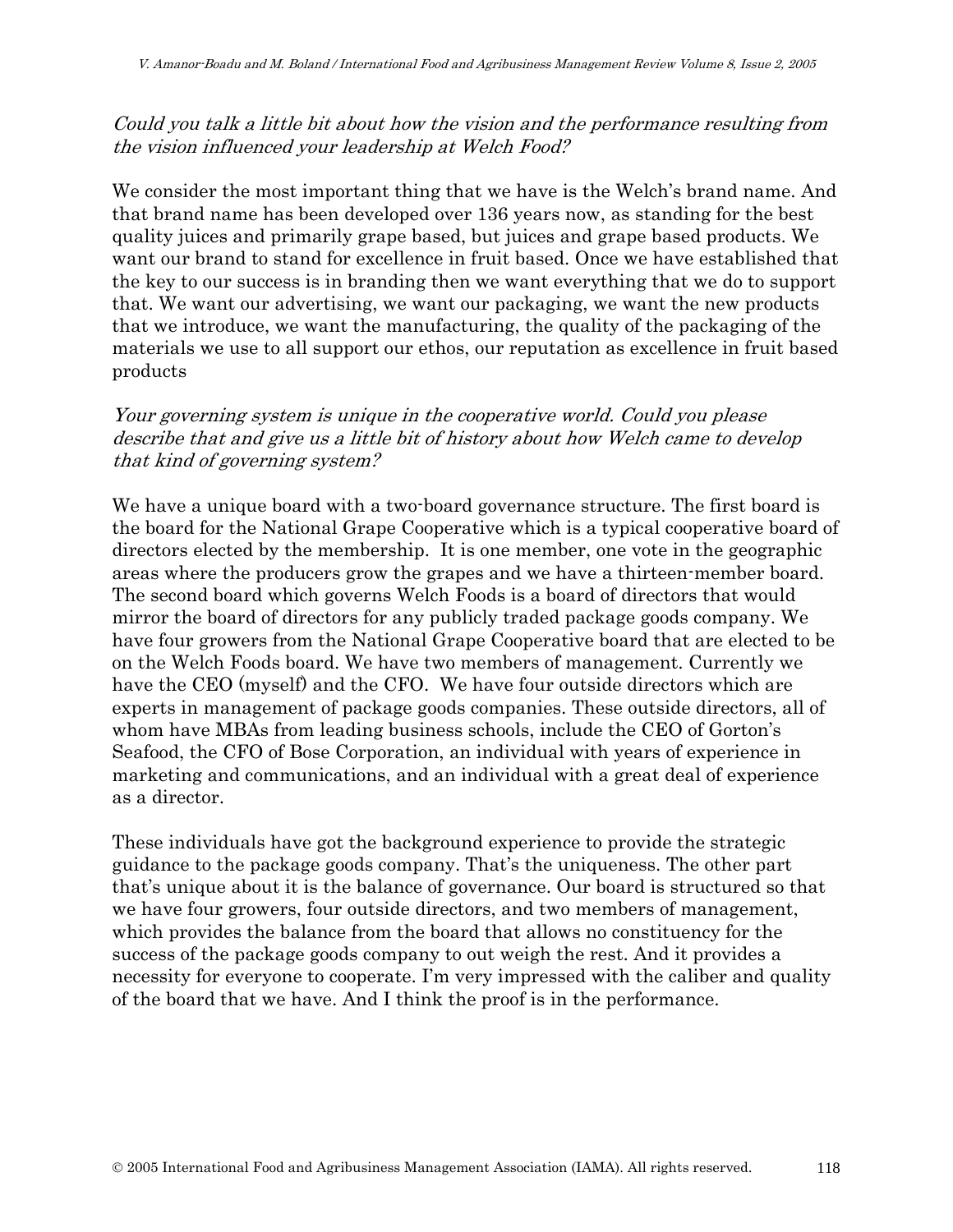#### How does Welch Foods maintain its relevance in today's rapidly changing competitive marketplace?

That is really a key cornerstone issue for Welch Foods given its relative small size in an industry that is made up of billion dollar competitors. How do we maintain our relevance with the consumer with our customers and with our suppliers? How do we capture their attention? If we have a meeting with the top executive of these organizations, are they going to give us the time? That is the key issue and I think that the only way we can expect to do that as an organization is to have a product that they want. And that goes back to the branding, it goes back to the quality of the products that we make and our ability to be able to command a premium price for a premium quality product that the consumer is interested in. And that is how we maintain the relevance.

To put in perspective there are people that make grape juice and they make it from offshore or California grapes that are very nice tasting, but they do not taste like Concord grapes or Niagara white grapes. We have convinced the North American consumer that grape juice is supposed to taste like Concord grape juice. The difference in price between the Concord grape and the California grape is so significant that we have to maintain that consumer relevance of the taste of the Concord grape to be relevant in the market place.

#### Where do you see Welch Foods in the future?

I think Welch's can continue to survive as a 700 to 800 million-dollar company but I am not sure if Welch's can continue to prosper unless we are a material of a larger size. I do not know how for sure we get there. If the options are to grow the core that you have today, then we are doing that. Secondly, we have new products that allow us to grow. We try to have at least 25 percent of our volume every year come from new products. And the third and perhaps the most important is to grow through acquisitions and mergers. And I think for Welch's to really be a player in the future we need economies of size that come with acquisitions and mergers.

#### Dan, how do you describe your leadership style?

That's always a real tough question to address because you are almost describing your personality. My background experience has been in the food industry. I started with Winn Dixie bagging groceries at the grocery store and worked in their warehouse. Then I moved on to working as a salesman calling on grocery stores for General Mills, and then was transferred into the marketing department. I have worked in operations in several areas and I think it has developed my business perspective. I think that the sales experience in working as a bag boy in the grocery store has all developed my perspective on being an employee in a company. I think that the food industry is very much a family industry; everybody treats each other